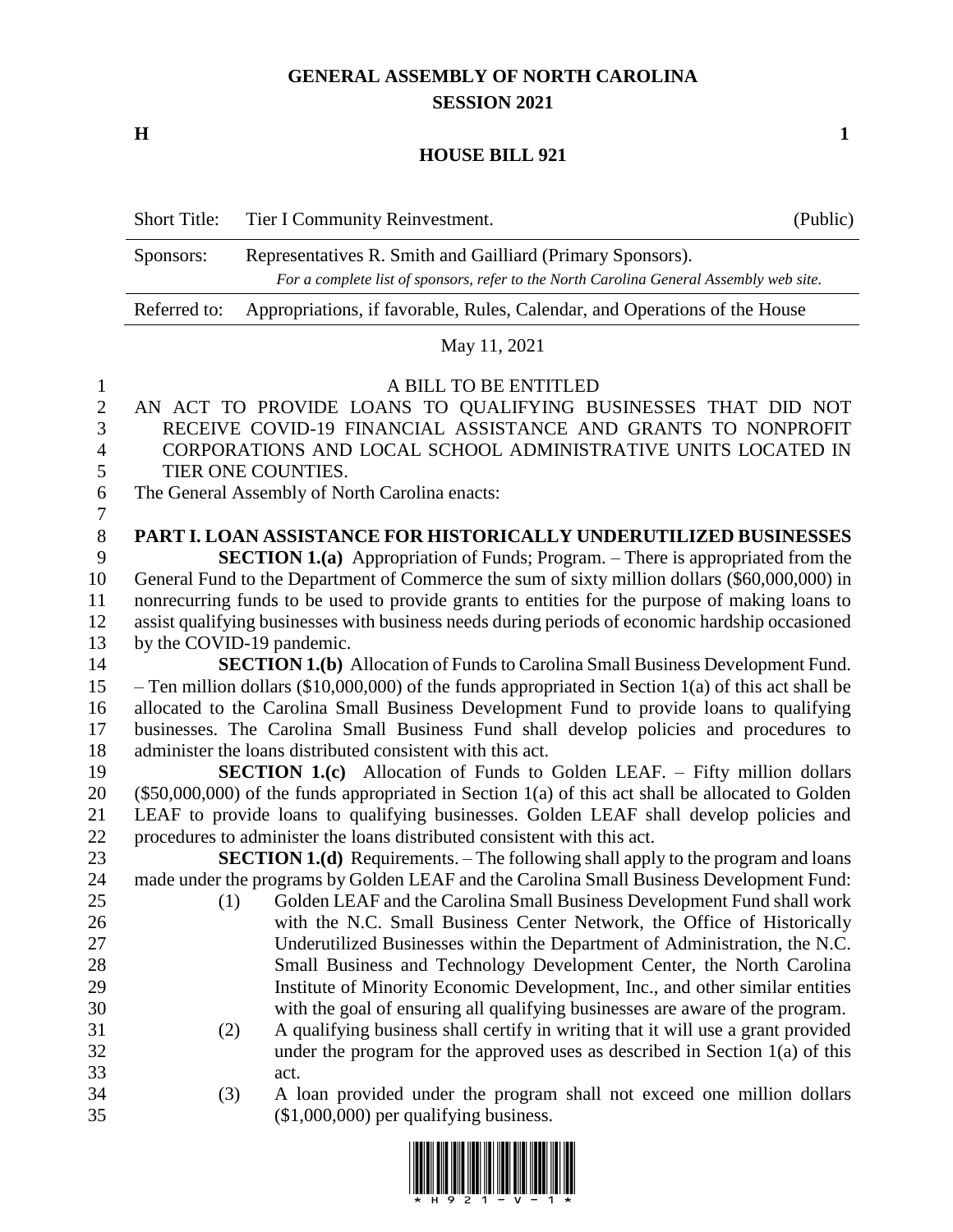|     | <b>General Assembly Of North Carolina</b><br><b>Session 2021</b>                                                                                                                                                                                                                                                                                                                                                                                                                                                                                                                                                                                                                                                                                                                                                                                                                                                                                                                                                                                                                                                                                                                                                                                                 |
|-----|------------------------------------------------------------------------------------------------------------------------------------------------------------------------------------------------------------------------------------------------------------------------------------------------------------------------------------------------------------------------------------------------------------------------------------------------------------------------------------------------------------------------------------------------------------------------------------------------------------------------------------------------------------------------------------------------------------------------------------------------------------------------------------------------------------------------------------------------------------------------------------------------------------------------------------------------------------------------------------------------------------------------------------------------------------------------------------------------------------------------------------------------------------------------------------------------------------------------------------------------------------------|
| (4) | Golden LEAF may use up to one million dollars (\$1,000,000) and the Carolina<br>Small Business Development Fund may use up to two hundred thousand                                                                                                                                                                                                                                                                                                                                                                                                                                                                                                                                                                                                                                                                                                                                                                                                                                                                                                                                                                                                                                                                                                               |
|     | dollars (\$200,000) to provide grants for the purpose of providing technical                                                                                                                                                                                                                                                                                                                                                                                                                                                                                                                                                                                                                                                                                                                                                                                                                                                                                                                                                                                                                                                                                                                                                                                     |
|     | assistance to businesses working to apply for a loan from the program                                                                                                                                                                                                                                                                                                                                                                                                                                                                                                                                                                                                                                                                                                                                                                                                                                                                                                                                                                                                                                                                                                                                                                                            |
|     | authorized by this section or for federal assistance programs.                                                                                                                                                                                                                                                                                                                                                                                                                                                                                                                                                                                                                                                                                                                                                                                                                                                                                                                                                                                                                                                                                                                                                                                                   |
| (5) | The loan shall have an interest rate of one percent $(1%)$ below market rate.                                                                                                                                                                                                                                                                                                                                                                                                                                                                                                                                                                                                                                                                                                                                                                                                                                                                                                                                                                                                                                                                                                                                                                                    |
| (6) | The term of the loan shall not exceed 120 months and shall be amortized over                                                                                                                                                                                                                                                                                                                                                                                                                                                                                                                                                                                                                                                                                                                                                                                                                                                                                                                                                                                                                                                                                                                                                                                     |
|     | the term of the loan.                                                                                                                                                                                                                                                                                                                                                                                                                                                                                                                                                                                                                                                                                                                                                                                                                                                                                                                                                                                                                                                                                                                                                                                                                                            |
| (7) | Loans to qualifying businesses made under the program shall be used for the                                                                                                                                                                                                                                                                                                                                                                                                                                                                                                                                                                                                                                                                                                                                                                                                                                                                                                                                                                                                                                                                                                                                                                                      |
|     | following:                                                                                                                                                                                                                                                                                                                                                                                                                                                                                                                                                                                                                                                                                                                                                                                                                                                                                                                                                                                                                                                                                                                                                                                                                                                       |
|     | Renovation and repair of existing facilities.<br>a.                                                                                                                                                                                                                                                                                                                                                                                                                                                                                                                                                                                                                                                                                                                                                                                                                                                                                                                                                                                                                                                                                                                                                                                                              |
|     | Expansion of current programs.<br>$\mathbf b$ .                                                                                                                                                                                                                                                                                                                                                                                                                                                                                                                                                                                                                                                                                                                                                                                                                                                                                                                                                                                                                                                                                                                                                                                                                  |
|     | Establishment of new initiatives, including education, community<br>c.                                                                                                                                                                                                                                                                                                                                                                                                                                                                                                                                                                                                                                                                                                                                                                                                                                                                                                                                                                                                                                                                                                                                                                                           |
|     | outreach, and health.                                                                                                                                                                                                                                                                                                                                                                                                                                                                                                                                                                                                                                                                                                                                                                                                                                                                                                                                                                                                                                                                                                                                                                                                                                            |
|     | Scholarships for minority students.<br>d.                                                                                                                                                                                                                                                                                                                                                                                                                                                                                                                                                                                                                                                                                                                                                                                                                                                                                                                                                                                                                                                                                                                                                                                                                        |
|     | Minority uplift initiatives.<br>e.                                                                                                                                                                                                                                                                                                                                                                                                                                                                                                                                                                                                                                                                                                                                                                                                                                                                                                                                                                                                                                                                                                                                                                                                                               |
|     | f.<br>Youth mentorship programs.                                                                                                                                                                                                                                                                                                                                                                                                                                                                                                                                                                                                                                                                                                                                                                                                                                                                                                                                                                                                                                                                                                                                                                                                                                 |
|     | Tutorial programs.                                                                                                                                                                                                                                                                                                                                                                                                                                                                                                                                                                                                                                                                                                                                                                                                                                                                                                                                                                                                                                                                                                                                                                                                                                               |
|     | g.<br>Small business incubation.<br>h.                                                                                                                                                                                                                                                                                                                                                                                                                                                                                                                                                                                                                                                                                                                                                                                                                                                                                                                                                                                                                                                                                                                                                                                                                           |
|     | Free health clinics.<br>i.                                                                                                                                                                                                                                                                                                                                                                                                                                                                                                                                                                                                                                                                                                                                                                                                                                                                                                                                                                                                                                                                                                                                                                                                                                       |
|     | Temporary housing for needy individuals.                                                                                                                                                                                                                                                                                                                                                                                                                                                                                                                                                                                                                                                                                                                                                                                                                                                                                                                                                                                                                                                                                                                                                                                                                         |
|     | j.<br>k.<br>Provision of clothing or food assistance.                                                                                                                                                                                                                                                                                                                                                                                                                                                                                                                                                                                                                                                                                                                                                                                                                                                                                                                                                                                                                                                                                                                                                                                                            |
|     | Community gardens.<br>l.                                                                                                                                                                                                                                                                                                                                                                                                                                                                                                                                                                                                                                                                                                                                                                                                                                                                                                                                                                                                                                                                                                                                                                                                                                         |
|     | Vocational education or certification.<br>m.                                                                                                                                                                                                                                                                                                                                                                                                                                                                                                                                                                                                                                                                                                                                                                                                                                                                                                                                                                                                                                                                                                                                                                                                                     |
|     | Distribution of assistance to individuals in need of financial assistance<br>n.                                                                                                                                                                                                                                                                                                                                                                                                                                                                                                                                                                                                                                                                                                                                                                                                                                                                                                                                                                                                                                                                                                                                                                                  |
|     | due to the COVID-19 pandemic.                                                                                                                                                                                                                                                                                                                                                                                                                                                                                                                                                                                                                                                                                                                                                                                                                                                                                                                                                                                                                                                                                                                                                                                                                                    |
| (8) | Loans are made pursuant to an agreement with a qualifying business that                                                                                                                                                                                                                                                                                                                                                                                                                                                                                                                                                                                                                                                                                                                                                                                                                                                                                                                                                                                                                                                                                                                                                                                          |
|     | includes at least the following:                                                                                                                                                                                                                                                                                                                                                                                                                                                                                                                                                                                                                                                                                                                                                                                                                                                                                                                                                                                                                                                                                                                                                                                                                                 |
|     | A provision requiring a qualifying business to certify in writing that it<br>a.                                                                                                                                                                                                                                                                                                                                                                                                                                                                                                                                                                                                                                                                                                                                                                                                                                                                                                                                                                                                                                                                                                                                                                                  |
|     | will use a loan provided under the program for employee                                                                                                                                                                                                                                                                                                                                                                                                                                                                                                                                                                                                                                                                                                                                                                                                                                                                                                                                                                                                                                                                                                                                                                                                          |
|     | compensation, mortgage, rent, utilities, and other operating costs and                                                                                                                                                                                                                                                                                                                                                                                                                                                                                                                                                                                                                                                                                                                                                                                                                                                                                                                                                                                                                                                                                                                                                                                           |
|     | expenses incurred on behalf of a business located in this State.                                                                                                                                                                                                                                                                                                                                                                                                                                                                                                                                                                                                                                                                                                                                                                                                                                                                                                                                                                                                                                                                                                                                                                                                 |
|     | A provision establishing the method for determining compliance with<br>$\mathbf b$ .                                                                                                                                                                                                                                                                                                                                                                                                                                                                                                                                                                                                                                                                                                                                                                                                                                                                                                                                                                                                                                                                                                                                                                             |
|     | the program.                                                                                                                                                                                                                                                                                                                                                                                                                                                                                                                                                                                                                                                                                                                                                                                                                                                                                                                                                                                                                                                                                                                                                                                                                                                     |
|     |                                                                                                                                                                                                                                                                                                                                                                                                                                                                                                                                                                                                                                                                                                                                                                                                                                                                                                                                                                                                                                                                                                                                                                                                                                                                  |
|     |                                                                                                                                                                                                                                                                                                                                                                                                                                                                                                                                                                                                                                                                                                                                                                                                                                                                                                                                                                                                                                                                                                                                                                                                                                                                  |
|     |                                                                                                                                                                                                                                                                                                                                                                                                                                                                                                                                                                                                                                                                                                                                                                                                                                                                                                                                                                                                                                                                                                                                                                                                                                                                  |
|     |                                                                                                                                                                                                                                                                                                                                                                                                                                                                                                                                                                                                                                                                                                                                                                                                                                                                                                                                                                                                                                                                                                                                                                                                                                                                  |
|     |                                                                                                                                                                                                                                                                                                                                                                                                                                                                                                                                                                                                                                                                                                                                                                                                                                                                                                                                                                                                                                                                                                                                                                                                                                                                  |
|     |                                                                                                                                                                                                                                                                                                                                                                                                                                                                                                                                                                                                                                                                                                                                                                                                                                                                                                                                                                                                                                                                                                                                                                                                                                                                  |
|     |                                                                                                                                                                                                                                                                                                                                                                                                                                                                                                                                                                                                                                                                                                                                                                                                                                                                                                                                                                                                                                                                                                                                                                                                                                                                  |
|     |                                                                                                                                                                                                                                                                                                                                                                                                                                                                                                                                                                                                                                                                                                                                                                                                                                                                                                                                                                                                                                                                                                                                                                                                                                                                  |
|     |                                                                                                                                                                                                                                                                                                                                                                                                                                                                                                                                                                                                                                                                                                                                                                                                                                                                                                                                                                                                                                                                                                                                                                                                                                                                  |
|     |                                                                                                                                                                                                                                                                                                                                                                                                                                                                                                                                                                                                                                                                                                                                                                                                                                                                                                                                                                                                                                                                                                                                                                                                                                                                  |
|     |                                                                                                                                                                                                                                                                                                                                                                                                                                                                                                                                                                                                                                                                                                                                                                                                                                                                                                                                                                                                                                                                                                                                                                                                                                                                  |
|     |                                                                                                                                                                                                                                                                                                                                                                                                                                                                                                                                                                                                                                                                                                                                                                                                                                                                                                                                                                                                                                                                                                                                                                                                                                                                  |
|     |                                                                                                                                                                                                                                                                                                                                                                                                                                                                                                                                                                                                                                                                                                                                                                                                                                                                                                                                                                                                                                                                                                                                                                                                                                                                  |
|     |                                                                                                                                                                                                                                                                                                                                                                                                                                                                                                                                                                                                                                                                                                                                                                                                                                                                                                                                                                                                                                                                                                                                                                                                                                                                  |
|     |                                                                                                                                                                                                                                                                                                                                                                                                                                                                                                                                                                                                                                                                                                                                                                                                                                                                                                                                                                                                                                                                                                                                                                                                                                                                  |
|     |                                                                                                                                                                                                                                                                                                                                                                                                                                                                                                                                                                                                                                                                                                                                                                                                                                                                                                                                                                                                                                                                                                                                                                                                                                                                  |
|     |                                                                                                                                                                                                                                                                                                                                                                                                                                                                                                                                                                                                                                                                                                                                                                                                                                                                                                                                                                                                                                                                                                                                                                                                                                                                  |
|     | A provision requiring the qualifying business to first repay the loan<br>c.<br>amount with any federal assistance received by the business that<br>represents a duplication of benefits; provided that the repayment does<br>not disqualify or impair the federal assistance available to the business.<br>A provision requiring the loan is secured through a Uniform<br>d.<br>Commercial Code financing statement.<br>A provision requiring recapture of loan funds if a business fails to<br>e.<br>comply with the requirements of the program. The lender shall<br>recapture loan funds only if the lender determines there is a reasonable<br>expectation that the recovery of funds will exceed the cost of recovery.<br>f.<br>A provision requiring a qualifying business to certify in writing that it<br>did not receive any funds pursuant to the CARES Act, P.L. 116-136,<br>an Economic Injury Disaster Loan, or a Paycheck Protection Program<br>loan.<br><b>SECTION 1.(e)</b> If a qualifying business is an organization exempt from federal<br>income tax under section $501(c)(3)$ of the Internal Revenue Code, the qualifying business may<br>apply for a grant not to exceed fifty thousand dollars (\$50,000) under the programs authorized |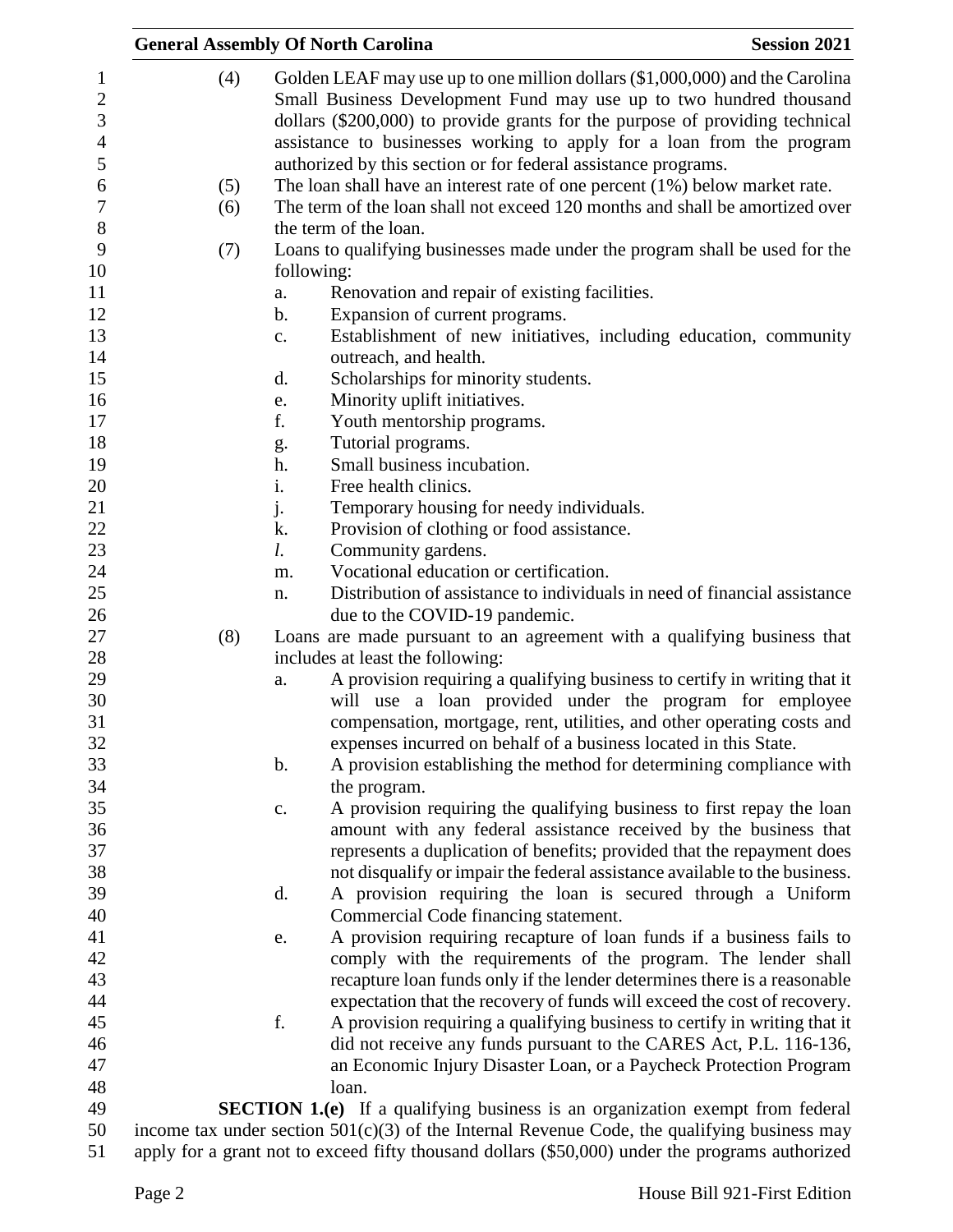## **General Assembly Of North Carolina Session 2021**

| $\mathbf{1}$     | by this act to be used for community development purposes in development tier one areas, as             |     |                                                                                                    |  |  |  |
|------------------|---------------------------------------------------------------------------------------------------------|-----|----------------------------------------------------------------------------------------------------|--|--|--|
| $\overline{c}$   | defined in G.S. 143B-437.08, to aid persons of low and moderate income affected by the                  |     |                                                                                                    |  |  |  |
| 3                | COVID-19 pandemic, including employment, economic development, crime prevention, child                  |     |                                                                                                    |  |  |  |
| $\overline{4}$   |                                                                                                         |     | care, health, drug abuse, education, and welfare needs.                                            |  |  |  |
| 5                |                                                                                                         |     | <b>SECTION 1.(f)</b> Definitions. – For purposes of this section, the following definitions        |  |  |  |
| $\boldsymbol{6}$ | apply:                                                                                                  |     |                                                                                                    |  |  |  |
| $\boldsymbol{7}$ |                                                                                                         | (1) | Golden LEAF. - Golden L.E.A.F. (Long Term Economic Advancement                                     |  |  |  |
| $8\,$            |                                                                                                         |     | Foundation), Inc.                                                                                  |  |  |  |
| 9                |                                                                                                         | (2) | Qualifying business. $-$ A historically underutilized business or nonprofit                        |  |  |  |
| 10               |                                                                                                         |     | corporation with a physical presence in a development tier one area, as defined                    |  |  |  |
| 11               |                                                                                                         |     | in G.S. 143B-437.08, that is able to show no State or federal financial                            |  |  |  |
| 12               |                                                                                                         |     | assistance from the CARES Act, P.L. 116-136, an Economic Injury Disaster                           |  |  |  |
| 13               |                                                                                                         |     | Loan, or a Paycheck Protection Program loan, and suffered economic losses                          |  |  |  |
| 14               |                                                                                                         |     | as a result of COVID-19.                                                                           |  |  |  |
| 15               |                                                                                                         |     | <b>SECTION 1.(g)</b> Report. – Every six months, Golden LEAF and the Carolina Small                |  |  |  |
| 16               |                                                                                                         |     | Business Development Fund shall submit a report on the respective programs to the Joint            |  |  |  |
| 17               |                                                                                                         |     | Legislative Economic Development and Global Engagement Oversight Committee and the Fiscal          |  |  |  |
| 18               |                                                                                                         |     | Research Division. The duty to report pursuant to this section shall cease after the submission of |  |  |  |
| 19               |                                                                                                         |     | the report following when the funds appropriated in this act are disbursed. Each report shall      |  |  |  |
| 20               |                                                                                                         |     | contain, at a minimum, all of the following:                                                       |  |  |  |
| 21               |                                                                                                         | (1) | The number of loans and grants awarded.                                                            |  |  |  |
| 22               |                                                                                                         | (2) | The average loan and grant amount.                                                                 |  |  |  |
| 23               |                                                                                                         | (3) | The total amount loaned and granted to date.                                                       |  |  |  |
| 24               |                                                                                                         | (4) | The total amount of loans repaid to date.                                                          |  |  |  |
| 25               |                                                                                                         | (5) | The total amount of loans defaulted on to date.                                                    |  |  |  |
| 26               |                                                                                                         | (6) | The total amount of loans defaulted that have been recaptured.                                     |  |  |  |
| 27               |                                                                                                         |     |                                                                                                    |  |  |  |
| 28               |                                                                                                         |     | PART II. EDUCATION ASSISTANCE IN TIER ONE COUNTIES                                                 |  |  |  |
| 29               |                                                                                                         |     | <b>SECTION 2.(a)</b> Appropriation of Funds to Department of Public Instruction. –                 |  |  |  |
| 30               | There is appropriated from the General Fund to the Department of Public Instruction the sum of          |     |                                                                                                    |  |  |  |
| 31               | forty million dollars (\$40,000,000) to award funds for new or existing eligible programs for           |     |                                                                                                    |  |  |  |
| 32               | at-risk students operated by nonprofit corporations working in collaboration with local school          |     |                                                                                                    |  |  |  |
| 33               | administrative units located in a county designated as a development tier one area pursuant to          |     |                                                                                                    |  |  |  |
| 34               | G.S. 143B-437.08. The total amount of grants allocated within a county in accordance with this          |     |                                                                                                    |  |  |  |
| 35               |                                                                                                         |     | section shall not exceed one million dollars (\$1,000,000).                                        |  |  |  |
| 36               |                                                                                                         |     | <b>SECTION 2.(b)</b> Requirements. – Programs should focus on serving (i) at-risk                  |  |  |  |
| 37               |                                                                                                         |     | students not performing at grade level as demonstrated by statewide assessments or not on-track    |  |  |  |
| 38               | to meet year-end expectations, as demonstrated by existing indicators, including teacher                |     |                                                                                                    |  |  |  |
| 39               | identification, (ii) students at risk of dropout, and (iii) students at risk of school displacement due |     |                                                                                                    |  |  |  |
| 40               | to suspension or expulsion as a result of antisocial behaviors. A nonprofit corporation may act as      |     |                                                                                                    |  |  |  |
| 41               | its own fiscal agent for the purposes of receipt of these funds. The purpose of the program is to       |     |                                                                                                    |  |  |  |
| 42               | fund high-quality, independently validated extended learning and integrated student support             |     |                                                                                                    |  |  |  |
| 43               | service programs for at-risk students whose learning has been negatively affected by COVID-19           |     |                                                                                                    |  |  |  |
| 44               | impacts. The programs funded should raise standards for student academic outcomes by focusing           |     |                                                                                                    |  |  |  |
| 45               | on the following:                                                                                       |     |                                                                                                    |  |  |  |
| 46               |                                                                                                         | (1) | Use of an evidence-based model with a proven track record of success.                              |  |  |  |
| 47               |                                                                                                         | (2) | Inclusion of rigorous, quantitative performance measures to confirm                                |  |  |  |
| 48               |                                                                                                         |     | effectiveness of the program.                                                                      |  |  |  |
| 49               |                                                                                                         | (3) | Deployment of multiple tiered supports in schools to address student barriers                      |  |  |  |

to achievement, such as strategies to improve chronic absenteeism, antisocial